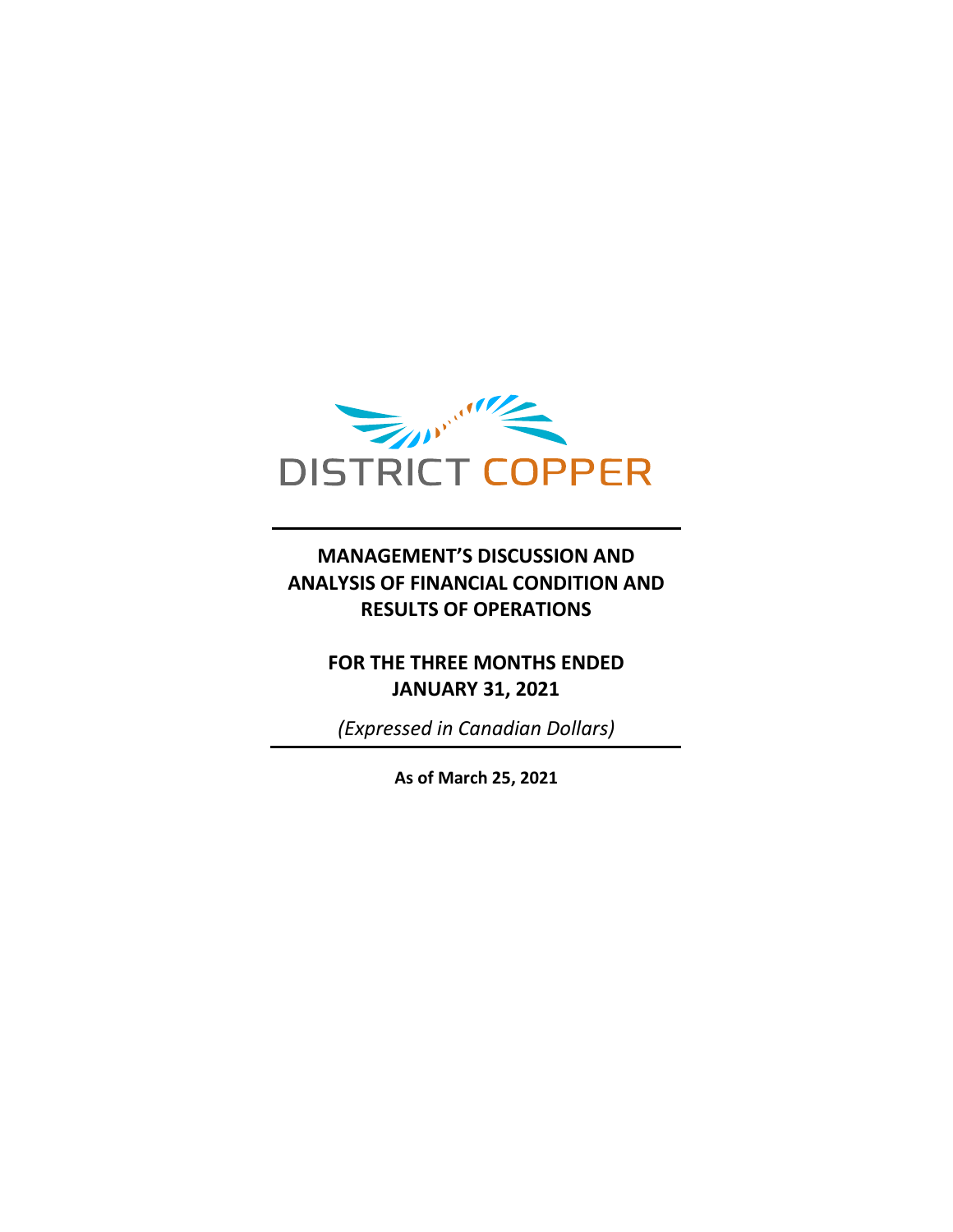### **CONTENTS**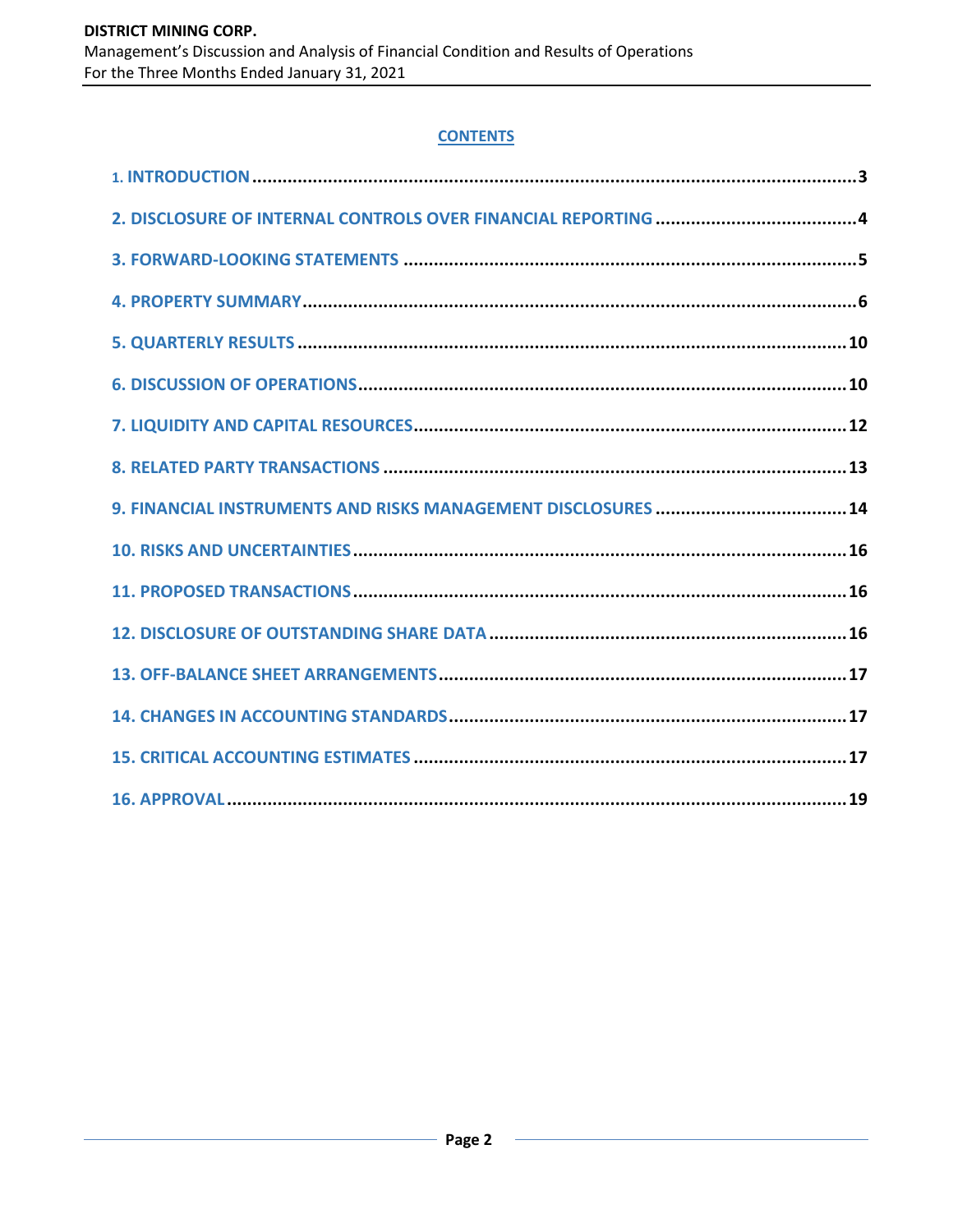# **1. INTRODUCTION**

This Management's Discussion and Analysis ("**MD&A**") of District Copper Corp., (referred to as "**District**", the "**Company**", "**us**" or "**our**") provides analysis of the Company's financial results for the three months ended January 31, 2021. The following information should be read in conjunction with the accompanying unaudited interim financial statements for the three months ended January 31, 2021, and the notes to those financial statements, prepared in accordance with IAS 34 under International Financial Reporting Standards ("**IFRS**"), as issued by the International Accounting Standards Board. Please also refer to the tables starting on page 13 of this MD&A which compares certain financial results for the three months ended January 31, 2021. Financial information contained herein is expressed in Canadian dollars, unless otherwise stated. All information in this MD&A is current as of March 25, 2021 unless otherwise indicated. Readers are cautioned that this MD&A contains "*forward-looking statements*" and that actual events may vary from management's expectations. This MD&A was reviewed, approved and authorized for issue by the Company's Audit Committee, on behalf of the Board of Directors, on March 25, 2021.

### **Description of Business**

District is a public company incorporated in British Columbia, under the "*Canadian Business Corporation Act*" and its common shares are listed on the TSX Venture Exchange (the "**TSX-V**"); under the trading symbol "**DCOP.V**". The Company maintains its head office at 142-1146 Pacific Blvd., Vancouver, British Columbia, Canada, V6Z 2X7.

The Company's principal business activity, until 2018, the Eaglehead copper project. The Company has since shifted it's focus away from the copper space towards the gold space, with the acquisition of the Stony Lake gold property on February 8, 2019. The company's transition from copper to gold is due to the current difficulty in raising funds in the market for early stage copper exploration projects.

On January 31, 2021 and March 25, 2021, the Company had (i) 136,941,618 common shares issued and outstanding; (ii) Nil share purchase warrants to acquire common shares outstanding and (iii) Nil options to acquire common shares outstanding.

| <b>Head Office</b>                                                                    | <b>Share Information</b>                                                                                                                       | Investor Information                                                                                                                                                                   |  |  |  |
|---------------------------------------------------------------------------------------|------------------------------------------------------------------------------------------------------------------------------------------------|----------------------------------------------------------------------------------------------------------------------------------------------------------------------------------------|--|--|--|
| # 142 - 1146 Pacific Blvd.<br>Vancouver, BC V6Z 2X7<br>Canada<br>Tel: +1-604-620-7737 | Our common shares are listed for<br>trading on the TSX-V under the symbol<br>"DCOP.V".                                                         | Financial reports, news releases and<br>information<br>corporate<br>be<br>can<br>website<br>accessed<br>on<br>our<br>at<br>www.districtcoppercorp.com and on<br>SEDAR at www.sedar.com |  |  |  |
| <b>Registered Office</b>                                                              | <b>Transfer Agent and Registrar</b>                                                                                                            | <b>Contact Information</b>                                                                                                                                                             |  |  |  |
| #217-179 Davie Street<br>Vancouver, BC V6Z 2Y1<br>Canada<br>Tel: +1-604-669-3233      | Computershare Investor Services Inc.<br>3 <sup>rd</sup><br>Burrard<br>510<br>Street<br>Floor.<br>Vancouver, BC V6C 3B9<br>Tel: +1-604-661-9400 | Investors: Jevin Werbes<br>Media requests and queries:<br>Tel: +1-604-620-7737<br>jwerbes@icloud.com                                                                                   |  |  |  |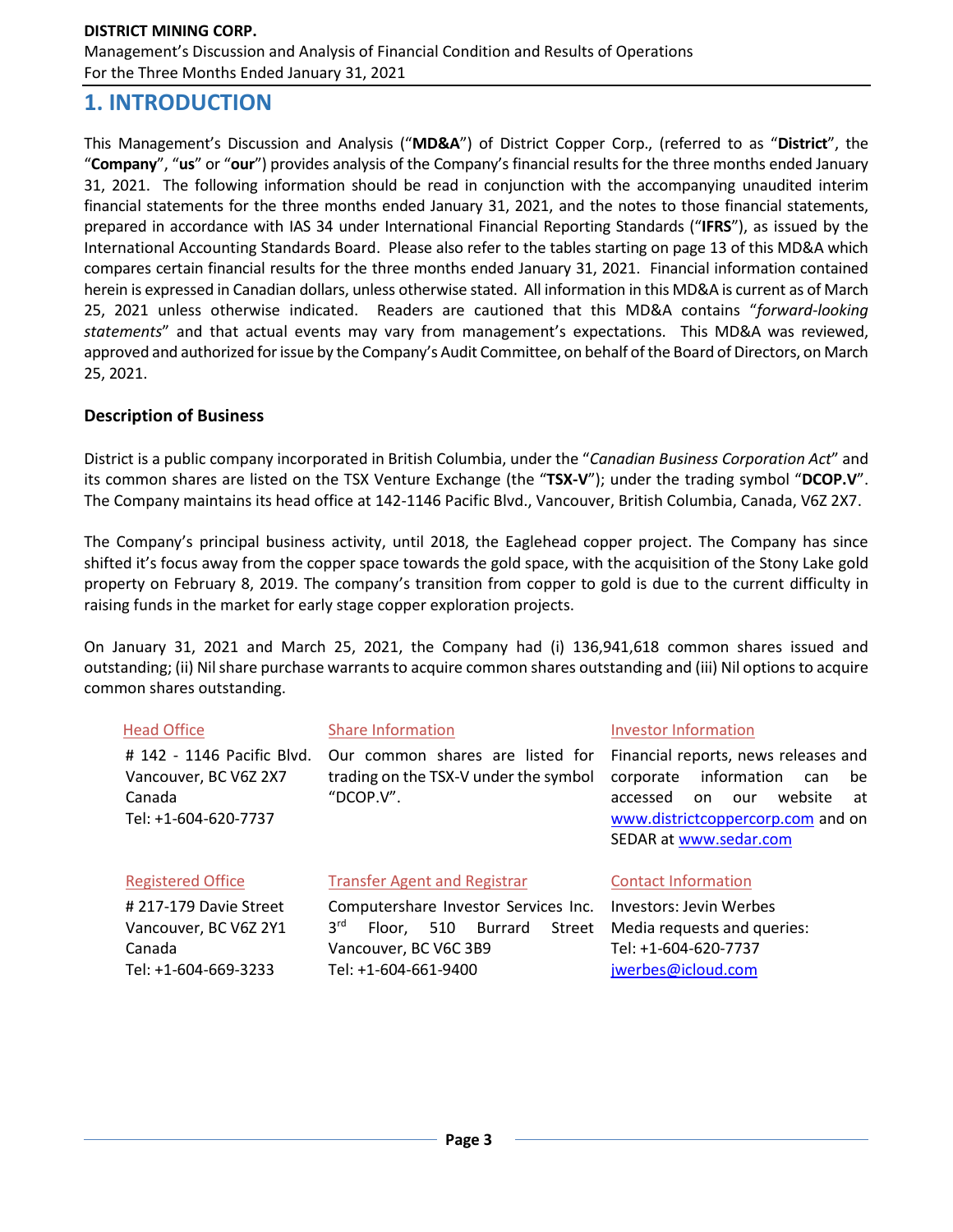As at the date of this MD&A, District Copper's directors and officers are as follows:

| <b>Directors</b>                               | <b>Officers and Position</b>                                                          |
|------------------------------------------------|---------------------------------------------------------------------------------------|
| Jevin Werbes<br>Chris Healey<br>Hrayr Agnerian | Jevin Werbes, President and CEO<br>Braden Jensen, CFO and Interim Corporate Secretary |
| <b>Audit Committee</b>                         |                                                                                       |
|                                                | <b>Compensation Committee</b>                                                         |

### **Qualified Person**

Mr. Chris Healey, P.Geo., Director of the Company, is the non-independent Qualified Person as defined under NI 43-101 *Standards of Disclosure for Mineral Projects* ("**NI 43-101**") who has reviewed and approved all technical and scientific disclosure contained in this MD&A regarding the Company's mineral properties.

# **2. DISCLOSURE OF INTERNAL CONTROLS OVER FINANCIAL REPORTING**

Management has established processes to provide them sufficient knowledge to support representations that they have exercised reasonable diligence that (i) the financial statements do not contain any untrue statement of material fact or omit to state a material fact required to be stated or that is necessary to make a statement not misleading in light of the circumstances under which it is made, as of the date of and the periods presented by the financial statements; and (ii) the financial statements fairly present in all material aspects the financial condition, results of operations and cash flows of the Company, as of and for the periods presented.

In contrast to the certificate required for non-venture issuers under National Instrument 52-109 Certificate of Disclosure in Issuers' Annual and Interim Filings ("**NI 52-109**"), this Venture Issuer Basic Certification does not include representations relating to the establishment and maintenance of disclosure controls and procedures ("**DC&P**") and internal control over financial reporting ("**ICFR**") as defined in NI 52-109. In particular, the certifying officers filing this certificate are not making any representations relating to the establishment and maintenance of:

- i) Controls and other procedures designed to provide reasonable assurance that information required to be disclosed by the issuer in its annual filings, interim filings or other reports filed or submitted under securities legislation is recorded, processed, summarized and reported within the time periods specified in securities legislations; and
- ii) A process to provide reasonable assurance regarding the reliability of financial reporting and the preparation of financial statements for external purposes in accordance with the issuer's IFRS.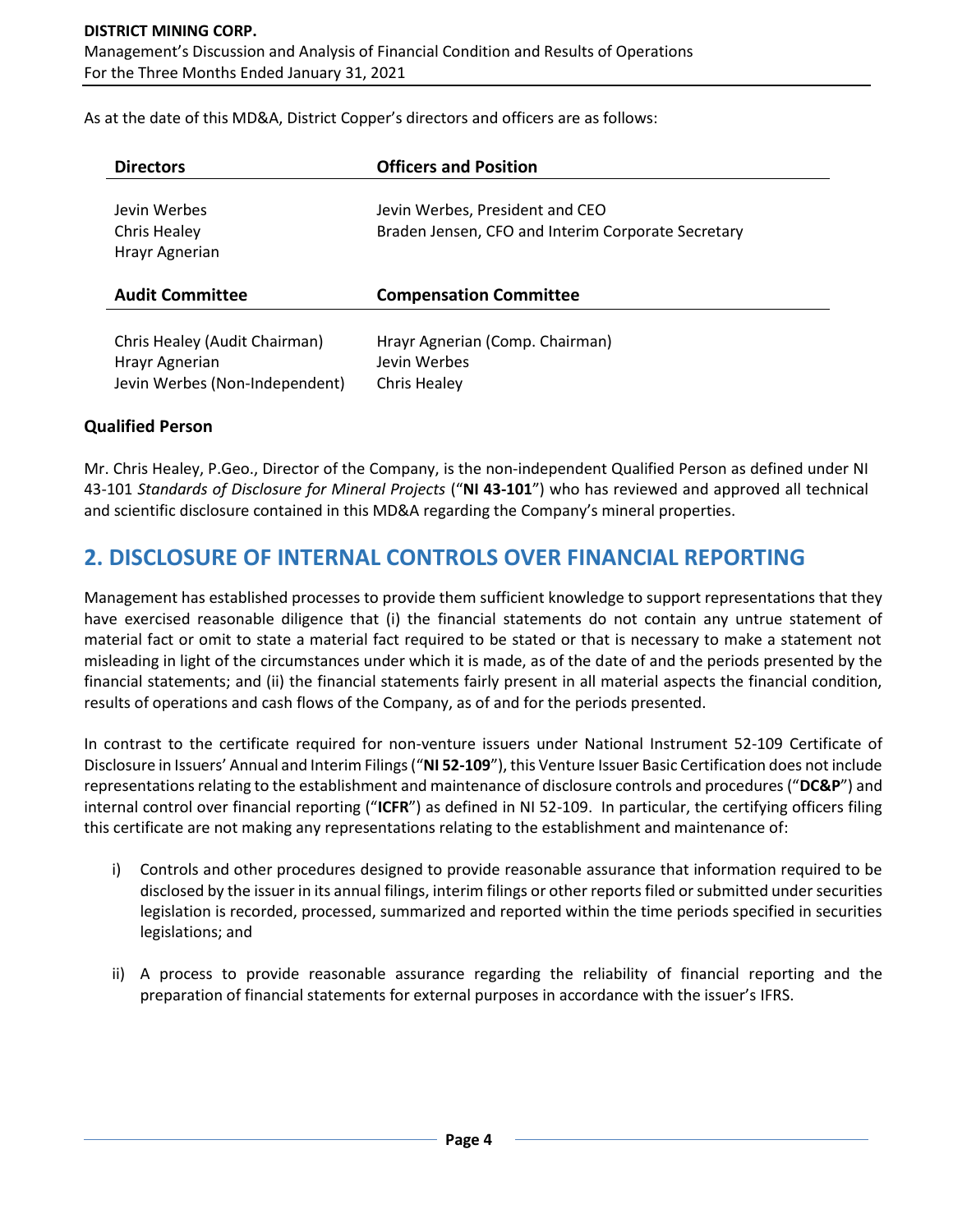The issuer's certifying officers are responsible for ensuring that processes are in place to provide them with enough knowledge to support the representations they are making in this certificate. Investors should be aware that inherent limitations on the ability of certifying officers of a venture issuer to design and implement on a costeffective basis DC&P and ICFR as defined in NI 52-109 may result in additional risks to the quality, reliability, transparency and timeliness of interim and annual filings and other reports provided under securities legislation.

# **3. FORWARD-LOOKING STATEMENTS**

Certain statements contained in this MD&A constitute "*forward-looking statements*" within the meaning of Canadian securities legislation. These forward-looking statements are made as of the date of this MD&A and the Company does not undertake to update any forward-looking statement that may be made from time to time by the Company or on its behalf, except in accordance with applicable laws.

Forward-looking statements relate to future events or future performance and reflect management's expectations or beliefs regarding future events and include, but are not limited to, statements with respect to the estimation of mineral reserves and resources, the realization of mineral resource and mineral reserve estimates, the timing and amount of estimated future production, costs of production, capital expenditures, success of mining operations, environmental risks, unanticipated reclamation expenses, title disputes or claims and limitations on insurance coverage.

Except for statements of historical fact relating to the Company, certain information contained herein constitutes forward-looking statements. The words "may", "will", "continue", "could", "should", "would", "suspect", "outlook", "believes", "plan", "anticipates", "estimate", "expects", "intends" and words and expressions of similar import are intended to identify forward-looking statements.

Forward-looking statements include, without limitation, information concerning possible or assumed future results of the Company's operations. These statements are not historical facts and only represent the Company's current beliefs as well as assumptions made by and information currently available to the Company concerning anticipated financial performance, business prospects, strategies, regulatory developments, development plans, exploration and development activities and commitments and future opportunities. Although management considers those assumptions to be reasonable based on information currently available to them, they may prove to be incorrect.

These statements are not guaranteeing of future performance and involve assumptions and risks and uncertainties that are difficult to predict. Therefore, actual results may differ materially from what is expressed, implied or forecasted in such forward-looking statements.

By their very nature, forward looking statements involve several known and unknown risks, uncertainties and other factors which may cause the actual results, performance, or achievements of the Company to be materially different from any future results, performance, or achievements expressed or implied by such forward-looking statements. Readers are cautioned not to place undue reliance on these forward-looking statements, and readers are advised to consider such forward-looking statements considering the risk factors set forth below and as further detailed in the "*Risks and Uncertainties*" section of this MD&A.

These risk factors include, but are not limited to, fluctuation in metal prices which are affected by numerous factors such as global supply and demand, inflation or deflation, global political and economic conditions; the Company's need for access to additional capital to explore and develop its projects; the risks inherent in the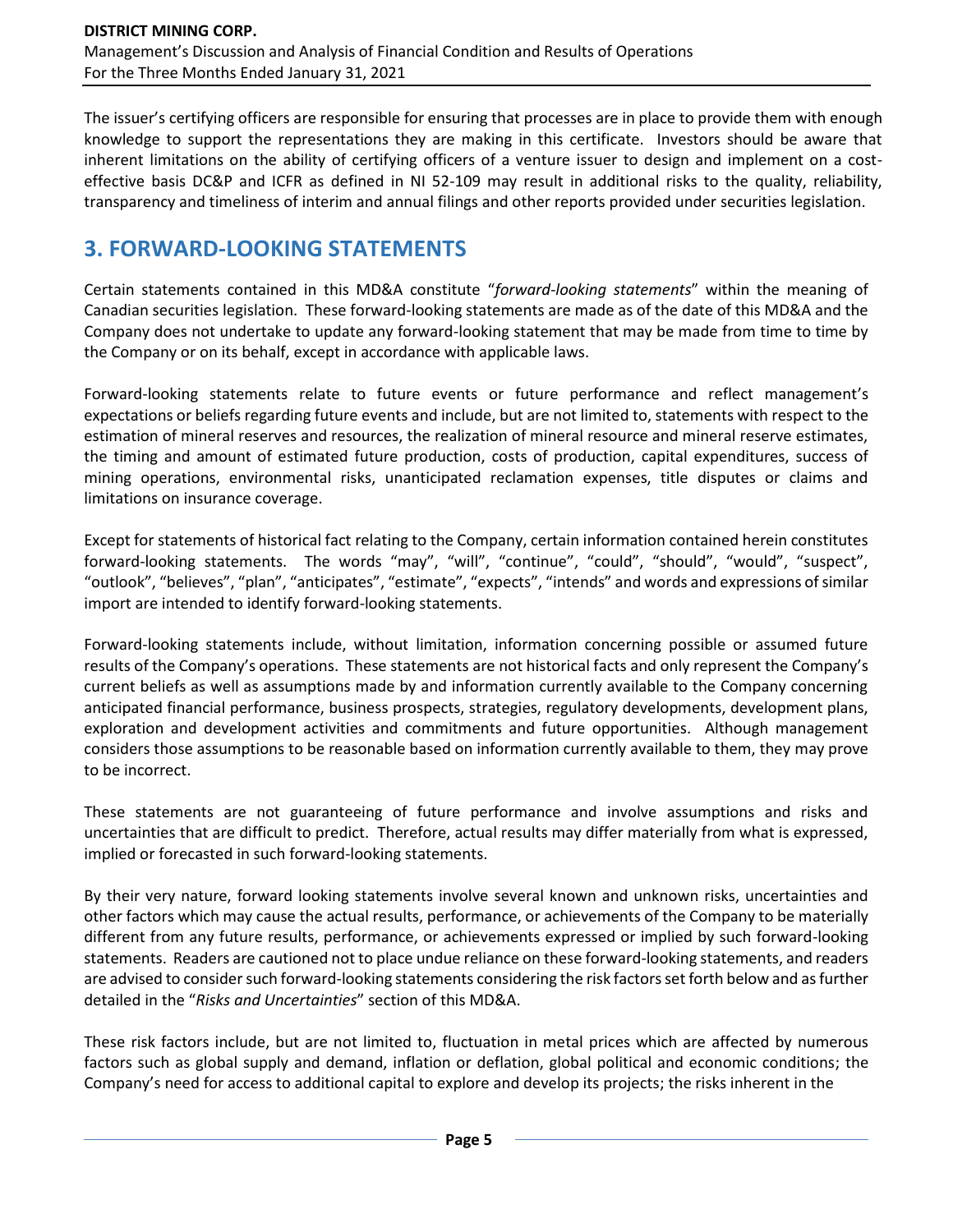exploration for and development of minerals including the risks of estimating the quantities and qualities of minerals, operating parameters and costs, receiving project permits and approvals, successful construction of mining and processing facilities, and uncertainty of ultimate profitability of mining operations, risks of litigation and other risks. The Company cautions that the foregoing list of factors that may affect future results is not exhaustive. When relying on any forward-looking statements in this MD&A to make decisions with respect to the Company, investors and others should carefully consider the risk factors set out in this MD&A and other uncertainties and potential events.

# **4. PROPERTY SUMMARY**

In March 2020, the World Health Organization declared coronavirus COVID-19 a global pandemic. This contagious disease outbreak, which has continued to spread, has adversely affected workforces, customers, economies, and financial markets globally, leading to an economic downturn. It has also disrupted the normal operations of many businesses, including ours. This outbreak could decrease spending, adversely affect, and harm our business and results of operations. It is not possible for us to predict the duration or magnitude of the adverse results of the outbreak and its effects on our business or results of operations at this time.

### **COVID-19 Response Plan**

The Company has developed protocols from the rules and regulations outlined by the Province of Newfoundland and Labrador as well as following guidelines recommended by the Province of Ontario if the Company decides to conduct field operations on its Matachewan gold project.

#### **Stony Lake Project**

The Stony Lake project lies within the Cape Ray/Valentine Lake structural trend in Central Newfoundland, lying parallel to that of New Found Gold's Queensway project, along the prolific Dog Bay Line. The project covers 13,625 ha and 27 kilometers of favorable trend between Sokoman's Moosehead discovery to the northeast and Marathon's Valentine Lake deposit to the southwest.

At Stony Lake, large areas of significant gold mineralization occur primarily in altered Botwood sediments and quartz-feldspar porphyry intrusives associated with intense silicification, sericite-chlorite-carbonate alteration and a strong pyrite-arsenopyrite mineralogical association. These features indicate epizonal/mesozonal temperatures for the hydrothermal fluids and support the exploration model of hydrothermal fluids leaking upwards into the Botwood sediments from a deeper igneous intrusive source. This area is now referred to as the Exploits Subzone gold district which essentially covers the Silurian-age clastic sediments surrounding the Mount Peyton intrusive.

Prior to the 2020 field season, airborne geophysical coverage, with follow-up ground prospecting and sampling, has led to the identification of eight area of highly anomalous to high grade gold mineralization. The gold mineralization is hosted in a variety of environments, including quartz-feldspar porphyries, reduced sandstones, quartz stockworks and quartz veins. The property hosts both widespread low grade mineralization (up to 4.0 g/t Au) within the Botwood Formation and high grade veins (>4.0 g/t Au) in the basement rocks below the Botwood, similar to the nearby New Found Gold Queensway project, and the immediately adjacent Sokoman Minerals Moosehead discovery.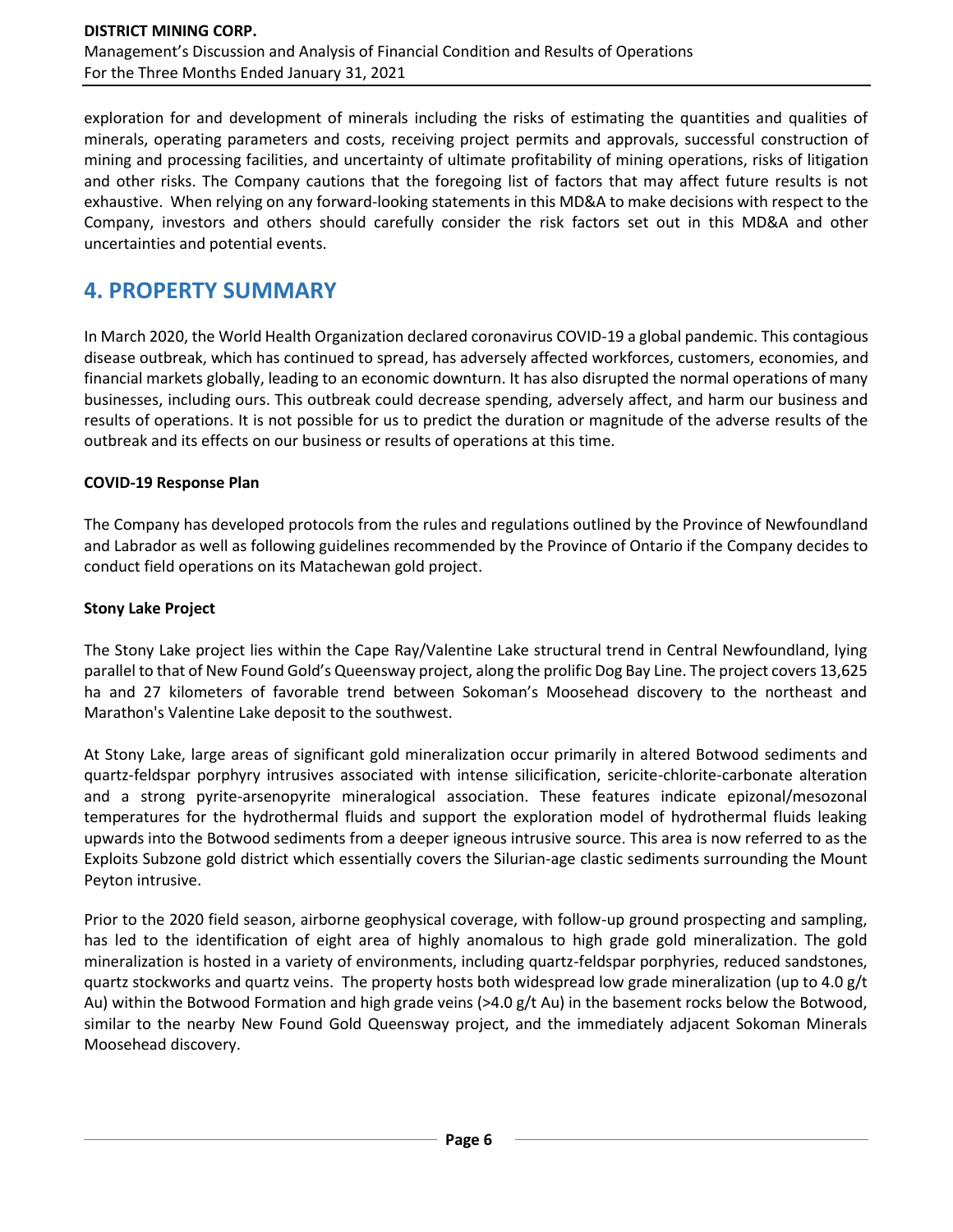Published information on the Moosehead discovery indicates that the mineralization is spatially related to reworking of a major basement structure which is likely the main pathway for the mineralizing fluids. The spatial association of the faulting with mafic intrusives appears to be highly significant. The Moosehead mineralization is hosted by N to NW trending and east dipping faults, which appear to be related to meso-scale anticlinal folding. These types of mineralizing systems typically have great lateral and depth extents (measured in kilometers).

Recent (2019) and historic (2001) geophysical work on the Jumper's Pond area strongly suggests the presence of a large fold structure that plunges to the NE towards Moosehead, as well as several NW-trending structural features. The presence of mafic rocks is also indicated for this area. The major fault structure related to the Mooseheads discovery can clearly be traced by regional magnetics for  $5 - 6$  km onto the Stony Lake property. These similarities increase K9's confidence in the prospectivity of the Jumper's Pond area.

Under the option agreement, 2020 field work was carried out K9. During a condensed field program in October-November 2020, K9 completed several airborne surveys, including Versatile Time-Domain Electromagnetic (VTEM), LiDAR and Orthophotography. A program of till sampling was completed, as was a two-week field mapping and sampling program.

Geotech Ltd. of Aurora, Ontario completed an airborne geophysical survey in October 2020 using its Versatile Time-Domain Electromagnetic (VTEM™ Plus) geophysical system, along with Horizontal Magnetic Gradiometer. This survey will cover the entire property at a 200-metre line spacing and to better define the interpretation of the 2019 airborne magnetometer, radiometrics and VLF-EM survey. That interpretation clearly showed that the structural trend of the Sokoman's Moosehead discovery crosses onto and continues along the main axis of the Stony Lake East property.

The interpretation of the VTEM (Versatile Time Domain Electromagnetic) System data was contracted out to Campbell & Walker Geophysics Ltd, of North Vancouver BC. The main interpretive tool used was resistivity depth imaging (RDI) which converts the EM profile decay data into an equivalent resistivity versus depth cross section, by deconvolving the measured time domain EM data. RDIs provide reasonable indications of conductor relative depth and vertical extent, as well as accurate 1D layered-earth apparent conductivity /resistivity structure across flight lines.

The interpretation shows two highly significant areas of interest, that are coincident with various anomalies from earlier work, and will improve our understanding of the geological setting of these areas. The two areas are the Jumper's Pond zone and Island Pond. Additionally, there are numerous indications of potential narrow vertical conductive zones in the basement rocks beneath the Botwood sediments. This new information will be used to refine plans for the upcoming 2021 field season which includes drilling.

Subsequently, Campbell and Walker was contracted to complete a 3D inversion study of the 2019 airborne magnetometer survey data. Combined with previous groundwork (sampling of rocks and tills), these inversions provide a valuable guide to the next phases of exploration. In particular, four areas have been identified as high priority targets for phased follow-up ground geophysical surveys. Two of these targets (Jumper's Pond and Moonlight) have been selected for the first phase of Induced Polarization (IP) surveying, for a total of 60 line kilometres.

The inversion study of the airborne magnetic survey data was completed by Sean Walker of Campbell & Walker Geophysics, North Vancouver, BC. Due to the size of the block the inversion was carried out in two steps. A coarse inversion was performed, where the full block was inverted into 80 x 80 x 40 m cells. The recovered model was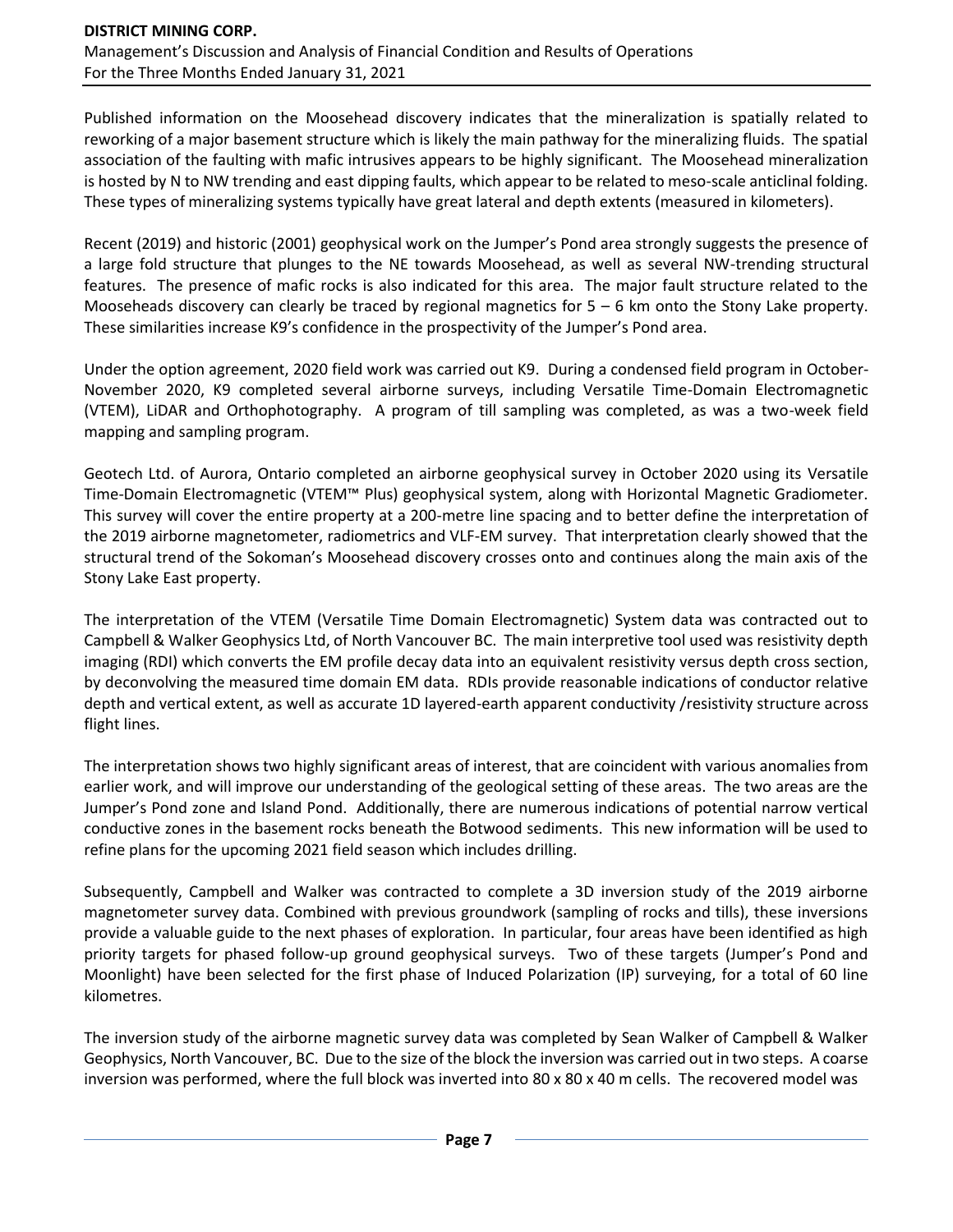then used as the reference point for a fine inversion. For the fine inversion, the block was divided into three parts and each part was inverted using 40 x 40 x 20 m cells. The three parts were then merged into a single final model.

Also in October 2020, K9 contracted Leading Edge Geomatics of Lincoln, New Brunswick to conduct a LiDAR and Imagery survey over the Stony Lake Project. The survey will assist with ground mapping to extrapolate geomorphology and both regional and local geologic structures.

A till sampling survey, comprising 76 samples, was completed in October 2020. The work was completed by Overburden Drilling Management (ODM), of Ottawa, ON. The program was a follow up to on-going compilation of historic exploration work on the property that has identified a large area with highly anomalous gold values in tills collected in 1989 by Teck Explorations Limited. These are clustered around the Island Pond – Moccasin Lake area in the central part of the property. Calculated visible gold assays, by Overburden Drilling Management, yielded 15 samples with values over 1500 ppb, four of which had values of 11787, 12754, 14092 and 19502 ppb au. Analysis of non-magnetic heavy mineral concentrates by Chemex Labs yielded 16 samples with values >1000 ppb au. Four of these samples were reported as >10,000 ppb au, which was the upper detection limit.

A brief, two-week program of mapping and sampling was also completed in October 2020, using 2 two-person crews of geologists. Results have been recently received and are being evaluated.

Significant Results:

- Eight areas of highly anomalous to high grade gold mineralization have been identified.
- The gold mineralization is hosted in quartz feldspar porphyry, pyrite, and arsenopyrite bearing reduced sandstone, quartz stockwork, and quartz veins.
- The gold mineralization exhibits arsenic-antimony-molybdenum geochemical associations with a high gold to silver ratio.
- The gold mineralization is characterized by sericite, silica, ankerite, carbonate, and chlorite alteration typically as pervasive alteration and envelopes around quartz stockwork and quartz veins.
- Pyrite and arsenopyrite (1-3% total sulphide) are common to the gold mineralization in all samples containing greater than 50 ppb gold.

### **Eaglehead Property**

The Company owns 100% of the Eaglehead copper-molybdenum-gold property; an exploration stage project (15,956 Ha) located in the Liard Mining District in northern British Columbia, 40 kilometers east of Dease Lake.

District filed on SEDAR a National Instrument 43-101 Technical Report, dated October 21, 2019, on the Eaglehead Property, which was prepared by Robert A. (Bob) Lane, M.Sc, P.Geo. of Moose Mountain Technical Services as Qualified Person. The Report recommended a future exploration program, requiring expenditures of approximately \$1,500,000 and concluded that there are no current mineral resources or mineral reserves attributed to the Eaglehead Property. The Technical Report indicates that the Eaglehead porphyry Cu-Mo-Au-Ag Property has considerable merit and that further exploration is warranted to more fully evaluate the potential of the project to host an economic calc-alkalic porphyry Cu-Mo-Au-Ag deposit.

On February 10, 2020, the Company entered into a property sales agreement with Northern Fox Copper Inc. ("**Northern Fox**"), a wholly owned subsidiary of Copper Fox Metals Inc., where District agreed to sell to Northern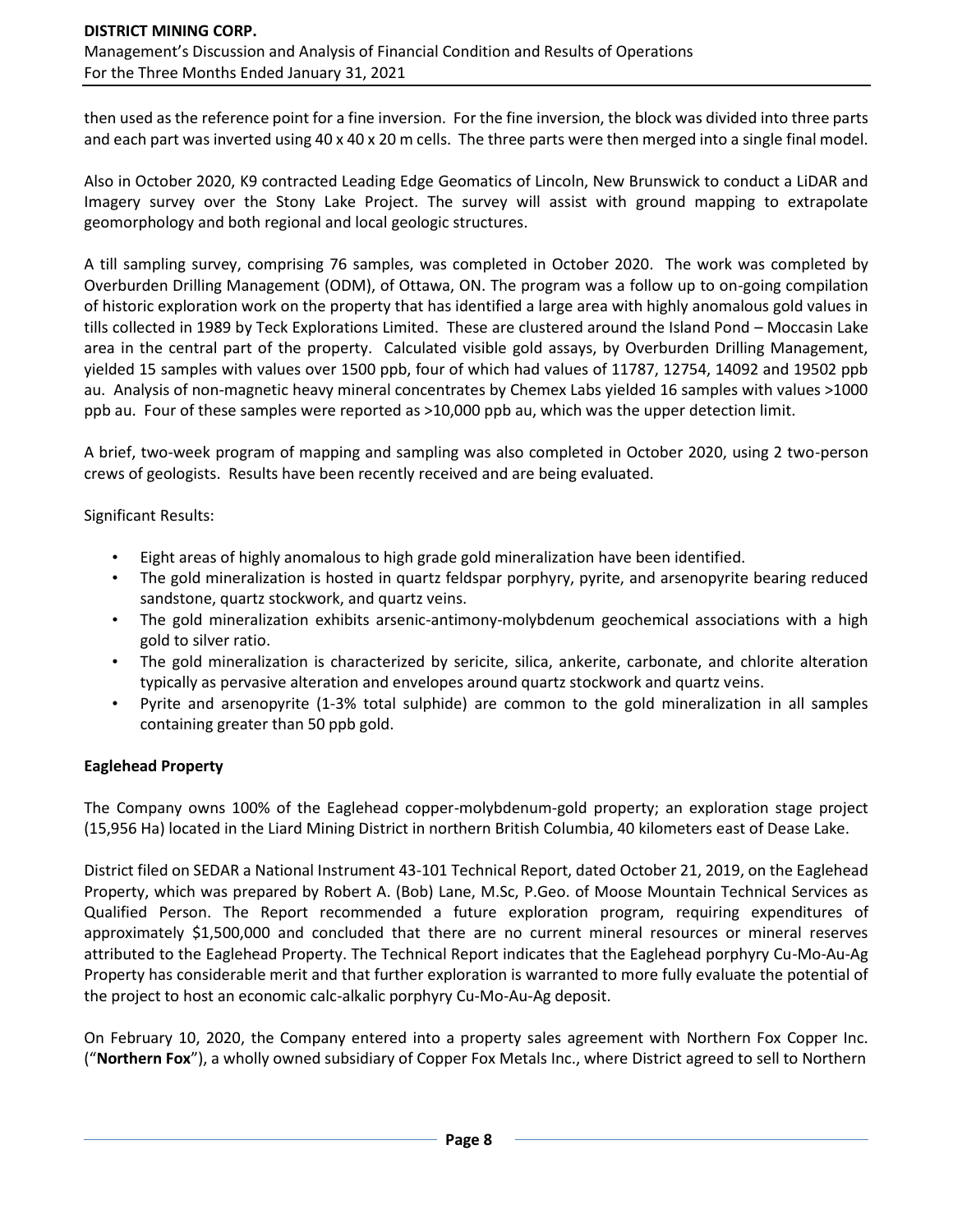Fox all of its right, title and interest in the Eaglehead project located in the Liard Mining Division of northern British Columbia.

The consideration to be received by District includes a 0.5% net smelter return royalty on any future production; cash payments totaling \$1,200,000 and assumption by Northern Fox of the reclamation bonds in the amount of \$212,000, which was deposited by District with the Ministry of Mines for the Province of British Columbia.

The Eaglehead project was placed on care and maintenance in 2018.

#### **Matachewan Gold Project**

The Matachewan Gold project (formerly the Whiskey Jack project) is a joint venture with O3 Mining Inc (formerly Alexandra Minerals) and District Copper Corp. The joint venture is shared on a 50:50 basis with O3 acting as Operator. The project consists of 86 single and boundary cells (1,328 hectares) located in the southwest portion of Cairo Township in the Timiskaming Mining District, Province of Ontario, NTS sheet 41P/15. The project is located approximately 5 kms east of Alamos Gold Inc's Young Davidson gold mine and 1.5 km east of the town of Matachewan. The property is subject to a 3% NSR from production. Upon receipt of payments totalling \$1 million pursuant to the NSR, the NSR payable from production is reduced to 2%.

Due to the lack of expenditures on this project over the past few years and the Company's previous focus on copper exploration, District wrote down the value of the project to \$1. With the change in focus to gold exploration in mid 2018, District is considering proposing an exploration program for 2020 to O3 Mining Inc.

The Matachewan property is located approximately 5 kms east of the Young Davidson Mine. The Young Davidson mine is a mid-tier (180,000 to 190,000 oz's per year - Alamos Gold's 2019 production guidance) underground producing gold mine with proven and probable reserves of 37.9 Mt grading 2.67 g/t gold containing 3.26 million ounces of gold as at December 2018.

The property lies within Matachewan gold district in the southwest portion of the Abitibi Greenstone belt. The Abitibi Greenstone belt hosts the Kirkland-Larder Lake trend along which the Val D'Or, Cadillac, Rouyn-Noranda, Kirkland Lake, and Matachewan gold districts occur. These gold districts are reported to have a combined historic production of 34 million ounces of gold. The Larder Lake-Cadillac Break is interpreted to be the main structural control on gold mineralization in the Young-Davidson deposit and in the Matachewan gold district.

The exploration model for the property is gold bearing sulphide mineralization like the Young Davidson Mine within shear hosted, sub-vertical, silica and carbonate altered structures in mafic volcanics and syenite and dioritic intrusives associated with the Larder Lake-Cadillac Break.

The property is underlain by an assemblage of mafic to ultra-mafic volcanic rocks and numerous porphyritic syenite to quartz diorite intrusives on the eastern portion of the property. A prominent north-south trending diabase dike swarm like that which occurs on the Young Davidson property occur in the center of the project. It is interpreted that the major east-northeast trending deformation zone that crosses the center of the property is a splay fault off the Larder Lake-Cadillac Break structure.

Historical exploration of the property reported gold assays from pyritic chert in proximity to grey porphyritic syenites of 2,500 ppb (2.5g/t) and 5,900 ppb (5.9g/t) over 2 meter intervals from trench 9A and grab samples of 64,800 ppb (64.8g/t), 14,400 ppb (14.4 g/t), 2,380 ppb (2.38g/t) and 940 ppb and 690 ppb from the bedrock around trench 9A (Brisbane 1981).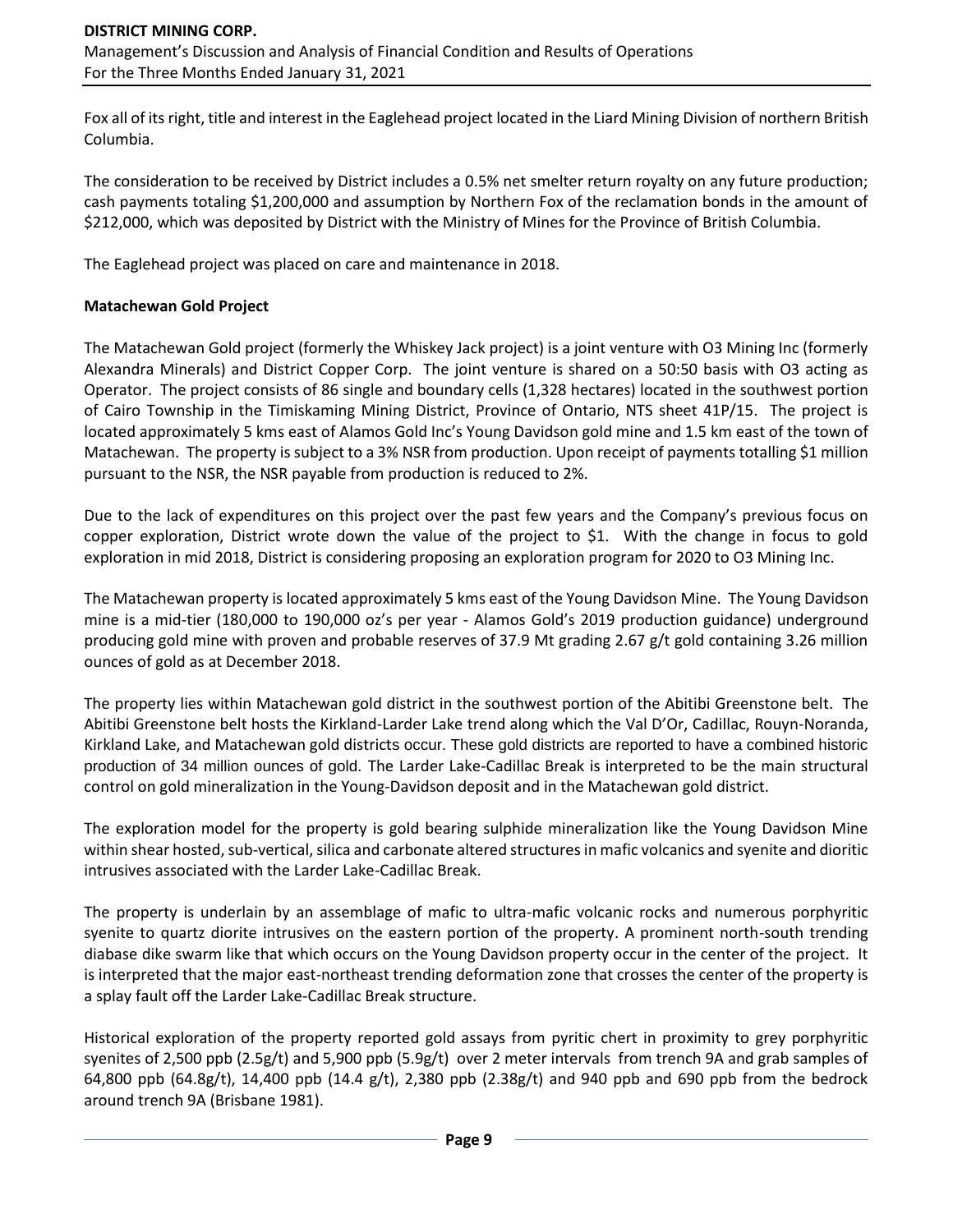Exploration completed by District's predecessor company in 2003 consisted of surface sampling, a limited ground geophysical survey and a small diamond drilling program. This work reported gold mineralization in quartz veins in mafic volcanics, weakly pyritic altered volcanics, iron formation, pyritic interflow sediments, green carbonate altered zones and in weakly pyritic syenite intrusive. Two rock chip samples of volcanic breccia are reported to have assayed 1,445ppb (1.45g/t) and 1,090ppb (1.09 g/t) each over a 3m interval. The geophysical survey defined eleven targets within the property that exhibit chargeability, resistivity, and magnetic signatures.

The limited diamond drilling program completed in 2008 intersected several intervals of gold mineralization including 2.25 g/t Au over 6m, 4.14 g/t Au over 1.5m, and 5.34 g/t Au over 1.5m. No follow-up drilling of these mineralized intervals has been completed. Unfortunately, most of the technical data generated by the prior trenching and drilling programs is not available for review as is typical with long life projects that have been explored by several exploration companies.

# **5. SUMMARY OF QUARTERLY RESULTS**

The quarterly results are as follows:

|                               | <b>January 31, 2021</b> |         | October 31, 2020 |               | July 31, 2020  |                | April 30, 2020 |  |  |
|-------------------------------|-------------------------|---------|------------------|---------------|----------------|----------------|----------------|--|--|
|                               | 3 months ended          |         | 3 months ended   |               | 3 months ended | 3 months ended |                |  |  |
| Loss before taxes             | Ś.                      | 88,742  | 105,453<br>Ś.    | Ś             | 78,087         |                | 76,103         |  |  |
| Net loss                      |                         | 125,546 | 259,876          |               | 77,723         |                | 71,787         |  |  |
| Comprehensive loss            |                         | 125,546 | 259,876          |               | 77,723         |                | 71,787         |  |  |
| Comprehensive loss per share, |                         |         |                  |               |                |                |                |  |  |
| basic and diluted             | 0.00                    |         | 0.00             |               | 0.00           | 0.00           |                |  |  |
|                               |                         |         |                  |               |                |                |                |  |  |
|                               | <b>January 31, 2020</b> |         | October 31, 2019 | July 31, 2019 |                |                | April 30, 2019 |  |  |
|                               | 3 months ended          |         | 3 months ended   |               | 3 months ended |                | 3 months ended |  |  |
| Loss before taxes             | \$                      | 71.191  | \$97,655         | Ś.            | 72.294         | Ś.             | 181,890        |  |  |
| Net loss                      |                         | 17,347  | 92,058           |               | 55,442         |                | 11,057,239     |  |  |
| Comprehensive loss            |                         | 17,347  | 92,058           |               | 55,442         |                | 11,057,239     |  |  |
| Comprehensive loss per share, |                         |         |                  |               |                |                |                |  |  |
| basic and diluted             |                         | 0.00    | 0.00             |               | 0.00           |                | 0.08           |  |  |

The Company's quarterly operating expenses decreased in Q1 2021 compared to Q4 2021 due to a decrease in professional fees.

# **6. DISCUSSION OF OPERATIONS**

### **Three Months Ended January 31, 2021 Compared to Three Months Ended January 31, 2020**

For the three months ended January 31, 2021, the Company recorded a comprehensive loss of \$125,546 or \$0.00 per share compared to a comprehensive loss of \$17,347 or \$0.00 per share in the comparable period ended January 31, 2020. The increase in comprehensive loss is due to increase in professional fees, the fair value adjustment of marketable securities and the decrease in recovery of exploration expenses in the current comparable period.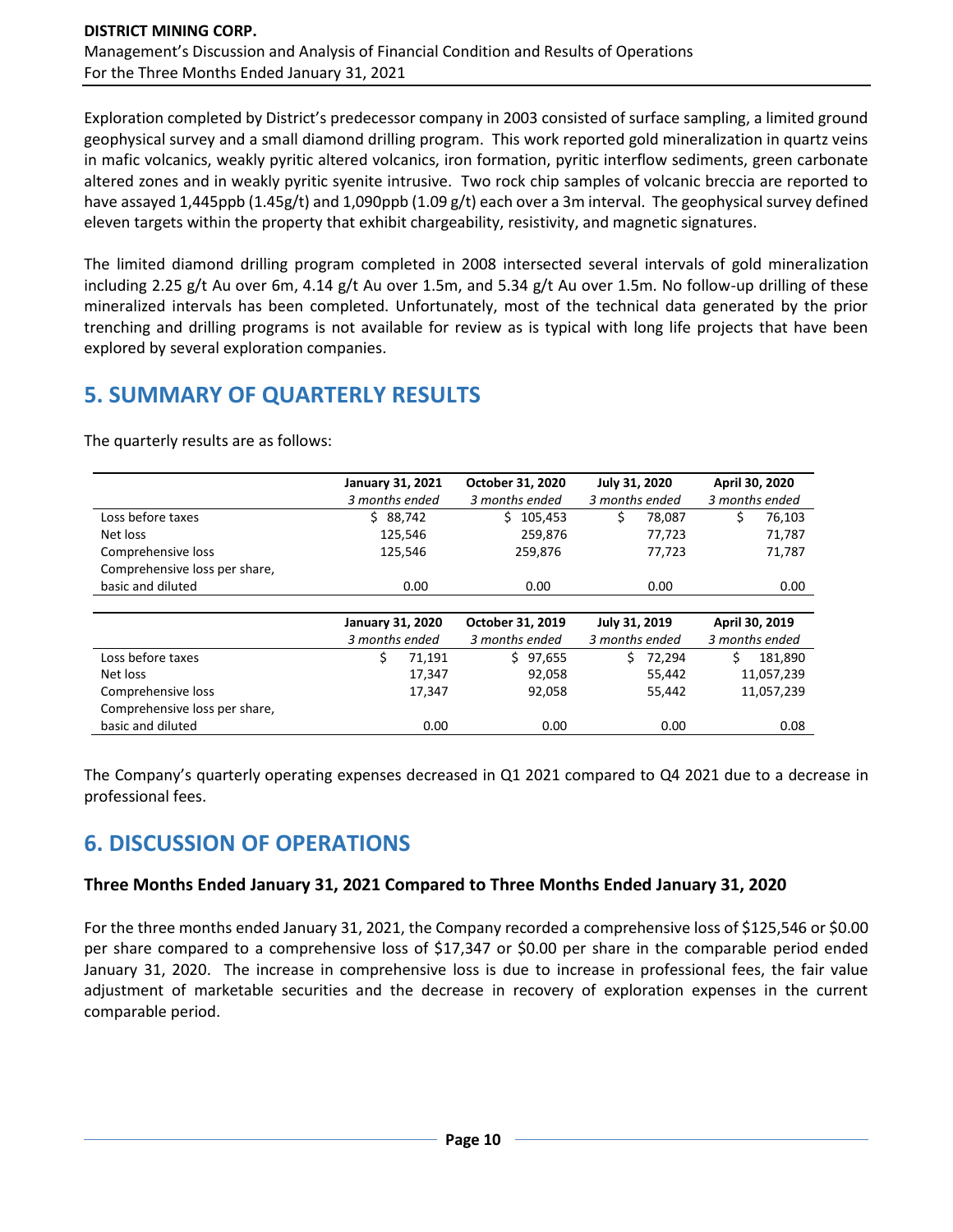#### **DISTRICT MINING CORP.**

Management's Discussion and Analysis of Financial Condition and Results of Operations For the Three Months Ended January 31, 2021

|                                                                   | <b>Three Months Ended</b><br><b>January 31, 2021</b> | <b>Three Months Ended</b><br><b>January 31, 2020</b> | <b>Discussion</b>                                                                                                                   |
|-------------------------------------------------------------------|------------------------------------------------------|------------------------------------------------------|-------------------------------------------------------------------------------------------------------------------------------------|
| <b>Accretion</b>                                                  | \$473                                                | \$473                                                | Accretion remained unchanged.                                                                                                       |
| <b>Consulting Fees</b>                                            | \$51,000                                             | \$51,500                                             | Consulting fees remained relatively<br>unchanged.                                                                                   |
| <b>Director Fees</b>                                              | \$Nil                                                | \$5,000                                              | Directors' fees decreased due to the<br>resignation of two directors at the<br>beginning of Q2 2020.                                |
| <b>Office</b>                                                     | \$3,909                                              | \$3,453                                              | Office expenses remained relatively<br>unchanged.                                                                                   |
| <b>Professional Fees</b>                                          | \$20,438                                             | \$305                                                | Professional fees increased due to<br>increased legal fees related to the sale<br>of the Eaglehead property.                        |
| Rent                                                              | \$1,500                                              | \$2,250                                              | Rent decreased due to a reduction in<br>rent.                                                                                       |
| <b>Shareholder</b><br><b>Communications</b>                       | \$9,618                                              | \$6,406                                              | Shareholder communications increased<br>due to an increase in news releases.                                                        |
| <b>Transfer Agent and</b><br><b>Regulatory Fees</b>               | \$1,804                                              | \$1,804                                              | Transfer agent and regulatory fees<br>remained unchanged.                                                                           |
| Flow-Through<br><b>Premium Income</b>                             | \$Nil                                                | (56, 499)                                            | Flow-through premium income<br>decreased due to the flow-through<br>obligation being extinguished in the<br>fiscal year ended 2020. |
| <b>FV Adjustment of</b><br><b>Marketable</b><br><b>Securities</b> | \$37,500                                             | \$Nil                                                | The increase in FV adjustment of<br>marketable securities is due to the K9<br>shares depreciating in value during Q1<br>2021.       |
| <b>Interest Income</b>                                            | (5696)                                               | (5719)                                               | Interest income remained relatively<br>unchanged.                                                                                   |
| <b>Recovery of</b><br><b>Exploration</b><br><b>Expenses</b>       | \$Nil                                                | \$(46,626)                                           | Recovery of exploration expenses was<br>due to the BCMETC refund in Q1 2020.                                                        |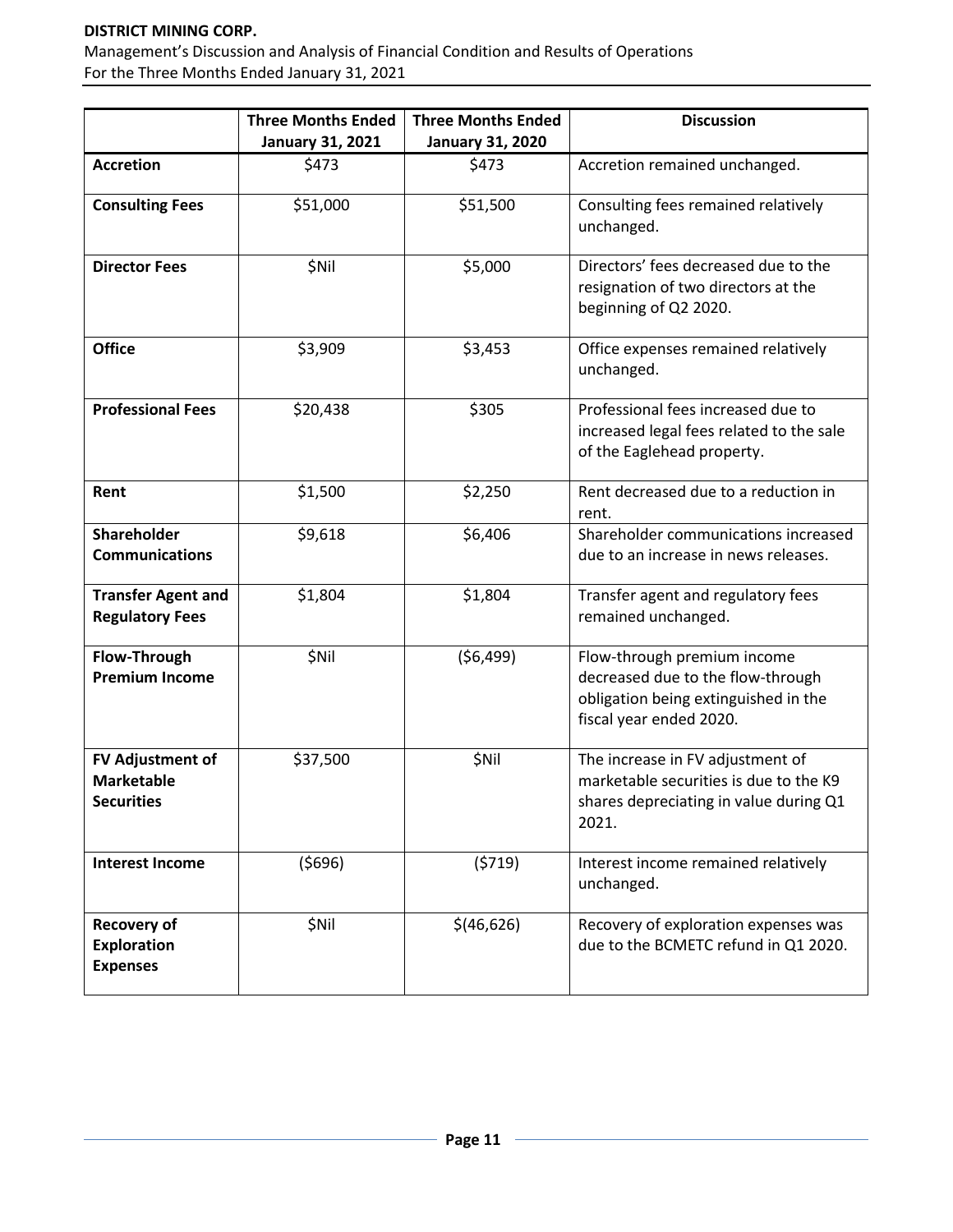# **7. LIQUIDITY AND CAPITAL RESOURCES**

# **Liquidity**

As an exploration company, District has no regular cash in-flow from operations, and the level of operations is principally a function of availability of capital resources. To date, the principal source of funding has been equity financing.

As at January 31, 2021, the Company had a cash balance of \$43,080 (October 31, 2020 - \$26,799). For the foreseeable future, the Company will continue to seek capital through the issuance of equity, strategic alliances or joint ventures and debt.

Major expenditures are required to establish mineral reserves, to develop metallurgical processes and to construct mining and processing facilities at a site. The recoverability of valuations assigned to exploration and development mineral properties are dependent upon the discovery of economically recoverable reserves, the ability to obtain necessary financing to complete exploration, development and future profitable production or proceeds from disposition of mineral assets.

Management reviews the carrying value of the Company's interest in each property and where necessary, exploration and evaluation mineral properties are written down to their estimated recoverable amount or written off.

Although management has made its best estimate of these factors, it is reasonably possible that certain events could adversely affect management's estimates of recoverable amounts and the need for, as well as the amount of, provision for impairment in the carrying value of exploration properties and related assets.

Many factors influence the Company's ability to raise funds, and there is no assurance that the Company will be successful in obtaining adequate financing and at favorable terms for these or other purposes including general working capital purposes. District's audited annual financial statements have been prepared on a going concern basis, which contemplates the realization of assets and settlement of liabilities in the normal course of business for the foreseeable future. Realization values may be substantially different from carrying values, as shown, and these financial statements do not give effect to the adjustment that would be necessary to the carrying values and classifications of assets and liabilities should District be unable to continue as a going concern.

## **Working Capital**

As at January 31, 2021, District had a negative working capital of \$73,190 (October 31, 2020 – (\$21,018)). The working capital decreased for the three months ended January 31, 2021 compared to the year ended October 31, 2020 as a result of there being no private placements in Q1 2021 and the Company incurring general operational costs.

The Company manages its working capital by tightly controlling its operational and property spending. The Company's continuance as a going concern is dependent upon its ability to obtain adequate financing necessary to fund future exploration and development. It is not possible to predict whether future financing efforts will be successful or whether financing on favorable terms will be available.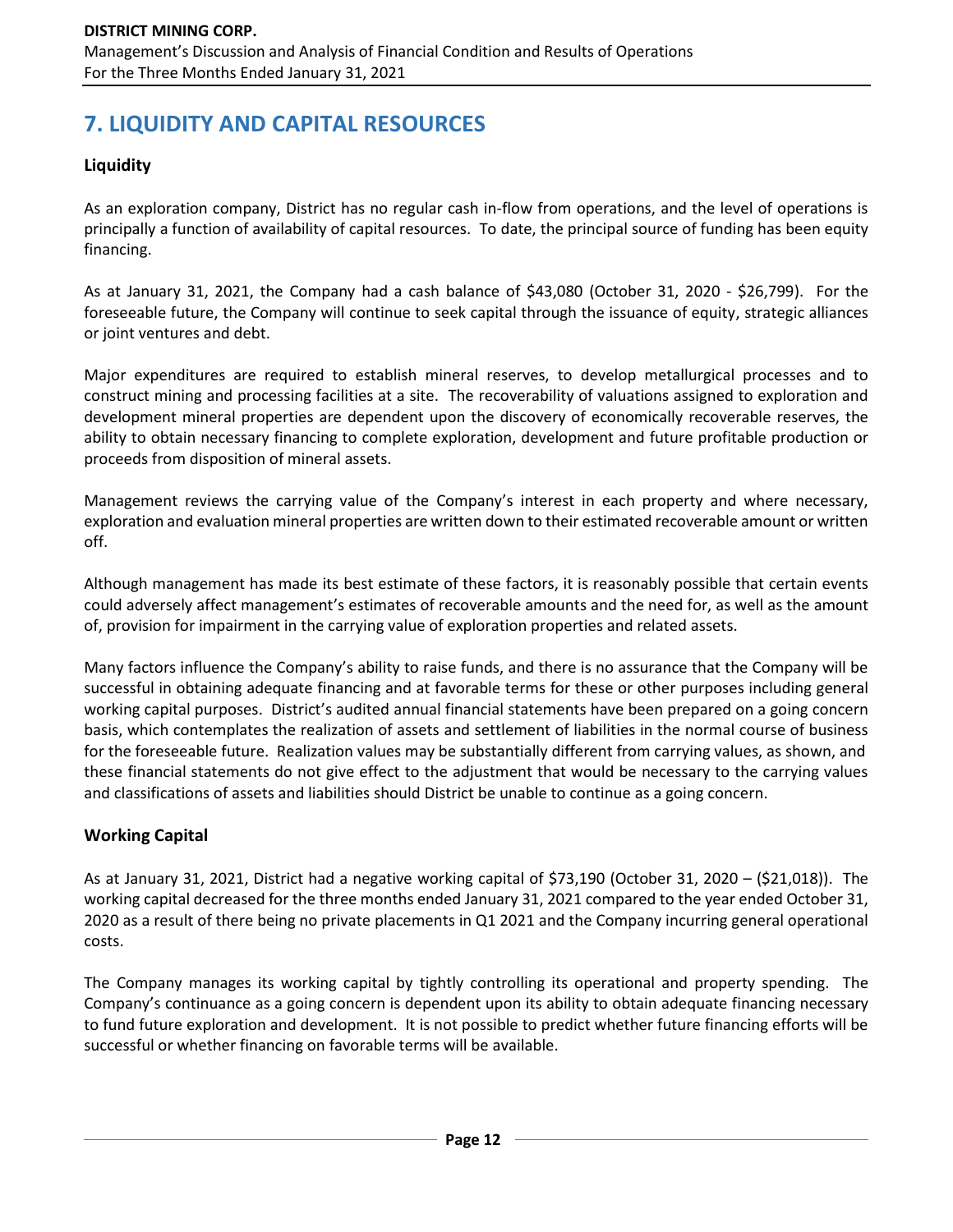District has no long-term debt and no long-term liabilities, other than its decommissioning provision of \$239,582 (October 31, 2020 - \$239,109). The Company has no capital lease obligations, operating or any other long-term obligations, other than its monthly office rent of \$750.

### **Cash Flow Highlights**

|                                                      | <b>Three Months Ended</b> |                         |                  |           |  |
|------------------------------------------------------|---------------------------|-------------------------|------------------|-----------|--|
|                                                      |                           | <b>January 31, 2021</b> | January 31, 2020 |           |  |
| Cash used in operating activities                    |                           | (56, 620)               |                  | (5,951)   |  |
| Cash provided by/(used in) investing activities      |                           | 72,900                  |                  | (10,070)  |  |
| Cash provided by financing activities                |                           |                         |                  |           |  |
| Decrease in cash and cash equivalents for the period |                           | 16,280                  |                  | (16, 021) |  |
| Cash and cash equivalents balance, beginning of year |                           | 26,799                  |                  | 50,184    |  |
| Cash and Cash Equivalents Balance, End of Period     |                           | 43,080                  |                  | 34,163    |  |

### **Capital Risk Management**

District Copper's capital structure consists of common shares, stock options and warrants. The Company manages its capital structure and adjusts it, based on available funds, to support the acquisition and exploration of mineral properties. The Board does not establish quantitative returns on capital criteria for management.

The properties in which District currently has an interest are in the exploration stage. As such, the Company is dependent on external financing to fund its activities. To carry out and pay for planned exploration and development, along with operating administrative costs, the Company will fund such costs out of anticipated future working capital predicated upon additional amounts being raised.

Management reviews its capital management approach on an ongoing basis and believes that this approach, given the relative size of the Company, is reasonable. There were no changes in the Company's approach to capital management during the three months ended January 31, 2021. The Company's invests its surplus cash in highly liquid short-term interest-bearing investments with maturities of three months or less from the original date of acquisition, all held with major Canadian financial institutions.

# **8. RELATED PARTY TRANSACTIONS**

Key management personnel are the persons responsible for the planning, directing and controlling of the Company's activities, and include executive directors, as well as entities controlled by such persons.

At January 31, 2021, included in accounts payable and accrued liabilities is \$121,250 (October 31, 2020 – \$81,875) owing to a company controlled by a director, \$37,800 (October 31, 2020 – \$23,625) owing to a company controlled by an officer, \$2,100 (October 31, 2020 - \$2,100) owing to a director of the Company, and \$41,660 (October 31, 2019 - \$41,660) owing to Copper Fox.

For the three months ended January 31, 2021 and 2020, the Company incurred the following expenditures for key management personnel and the companies that are directly controlled by them.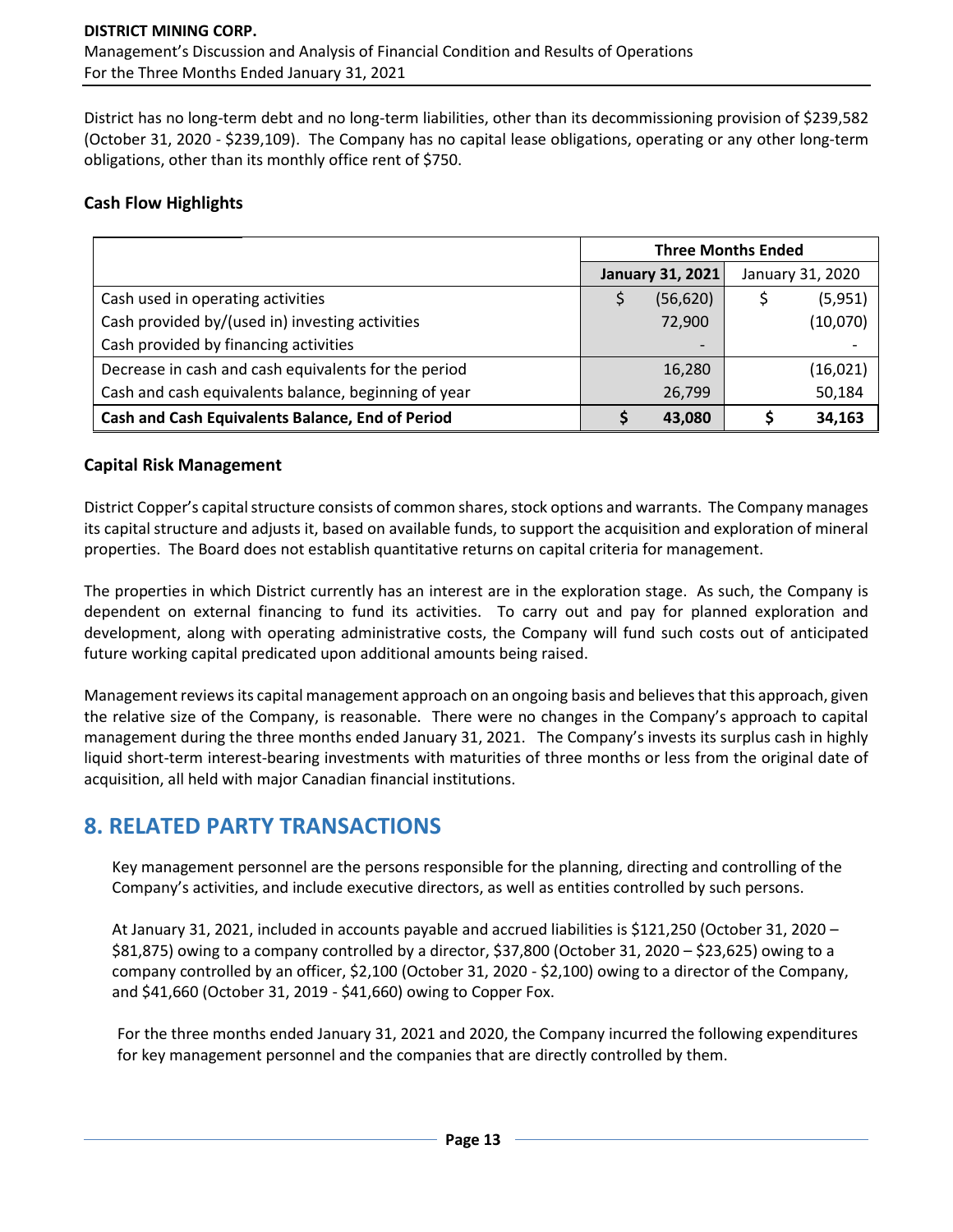#### **DISTRICT MINING CORP.**

Management's Discussion and Analysis of Financial Condition and Results of Operations For the Three Months Ended January 31, 2021

|                                                         | <b>Three Months Ended</b><br><b>January 31, 2021</b> | Three Months Ended<br>January 31, 2020 |        |  |  |
|---------------------------------------------------------|------------------------------------------------------|----------------------------------------|--------|--|--|
| <b>Statement of Operations Items</b><br>Consulting fees | 51,000                                               |                                        | 51,500 |  |  |
| Director fees                                           | $\blacksquare$                                       |                                        | 5,000  |  |  |
| Total                                                   | 51,000                                               |                                        | 56,500 |  |  |

# **9. FINANCIAL INSTRUMENTS AND RISKS MANAGEMENT DISCLOSURES**

#### Fair Value

The estimated fair value of accounts payables approximates their carrying value due to the immediate or relatively short period to maturity. Cash and marketable securities are measured at fair value using Level 1 inputs.

The Company utilizes a fair value hierarchy that prioritizes the inputs to valuation techniques used to measure fair value as follows:

*Level 1* - Unadjusted quoted prices at the measurement date for identical assets or liabilities in active markets;

*Level 2* - Inputs other than quoted prices that are observable for the asset or liability either directly (i.e., as prices) or indirectly (i.e., derived from prices); and

*Level 3* - Significant unobservable (no market data available) inputs which are supported by little or no market activity.

#### Risk Management

Risk management is carried out by the Company's management team with guidance from the Board of Directors. The Company's risk exposures and their impact on the Company's financial instruments are as follows:

### a) Credit Risk

The Company does not currently generate any revenues from sales to customers nor does it hold derivative type instruments that would require a counterparty to fulfill a contractual obligation. The Company does not have any asset-backed commercial instruments. Financial instruments that potentially subject the Company to concentrations of credit risks consist principally of cash and short-term investments. To minimize the credit risk the Company places cash with the high credit quality financial institutions. The Company considers its exposure to credit risk to be insignificant.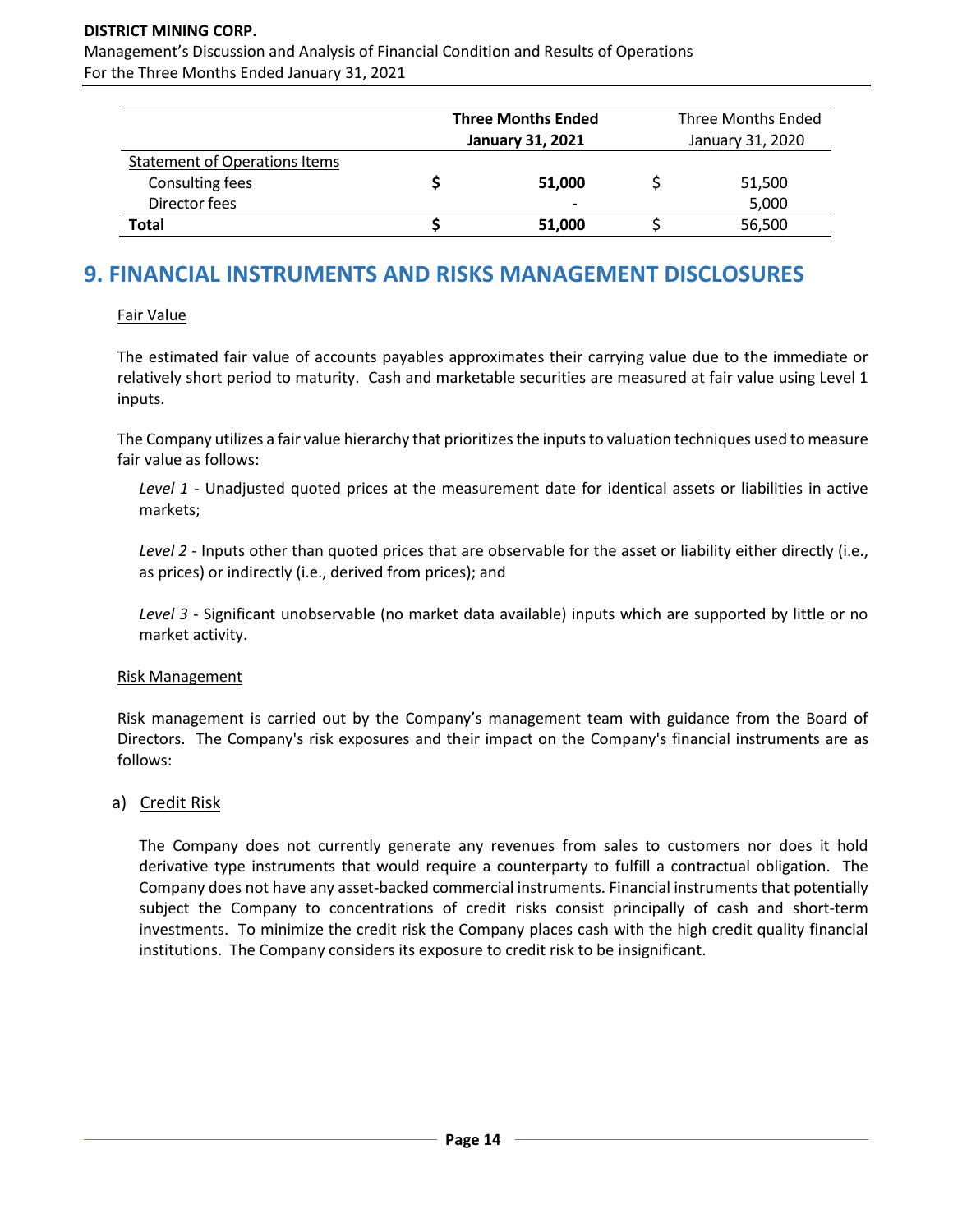### b) Liquidity Risk

Liquidity risk is the risk that the Company cannot meet its financial obligations. The Company manages liquidity risk and requirements by maintaining sufficient cash balances and or through additional financings to ensure that there is enough capital in order to meet short term obligations. As at January 31, 2021, the Company has cash totaling \$43,080 (October 31, 2020 - \$26,799) and accounts payable and accrued liabilities of \$281,671 (October 31, 2020 - \$249,243) which have contractual maturities of 30 days or less. The Company will require additional sources of equity, joint venture partnership or debt financing to fund ongoing operations and the exploration and development of its mineral properties.

If the Company is not able to obtain adequate additional funding to continue as a going concern, material adjustments would be required to both the carrying value and classification of assets and liabilities on the statement of financial position. It is not possible to predict, due to many external factors including commodity prices and equity market conditions, as to whether future financing will be successful or available at all.

### c) Market Risk

#### *i) Interest Rate Risk*

The Company manages its interest rate risk by obtaining commercial deposit interest rates available in the market by the major Canadian financial institutions on its cash and investments.

#### *ii) Foreign Exchange Risk*

The Company's functional currency and the reporting currency is the Canadian dollar. Periodically the Company incurs charges on its operations for settlement in currencies other than its functional currency and any gain or loss arising on such transactions is recorded in operations for the year.

The Company does not participate in any hedging activities to mitigate any gains or losses which may arise because of exchange rate changes.

As at January 31, 2021, the Company held no financial assets or liabilities which were denominated in currencies other than the Canadian dollar.

#### *iii) Commodity Price Risk*

The Company is exposed to price risk with respect to commodity and equity prices. Equity price risk is defined as the potential adverse impact on the Company's earnings due to movements in individual equity prices or general movements in the level of the stock market. Commodity price risk is defined as the potential adverse impact on earnings and economic value due to commodity price movements and volatilities. To mitigate price risk, the Company closely monitors commodity prices of precious metals, individual equity movements, and the stock market to determine the appropriate course of action to be taken by the Company.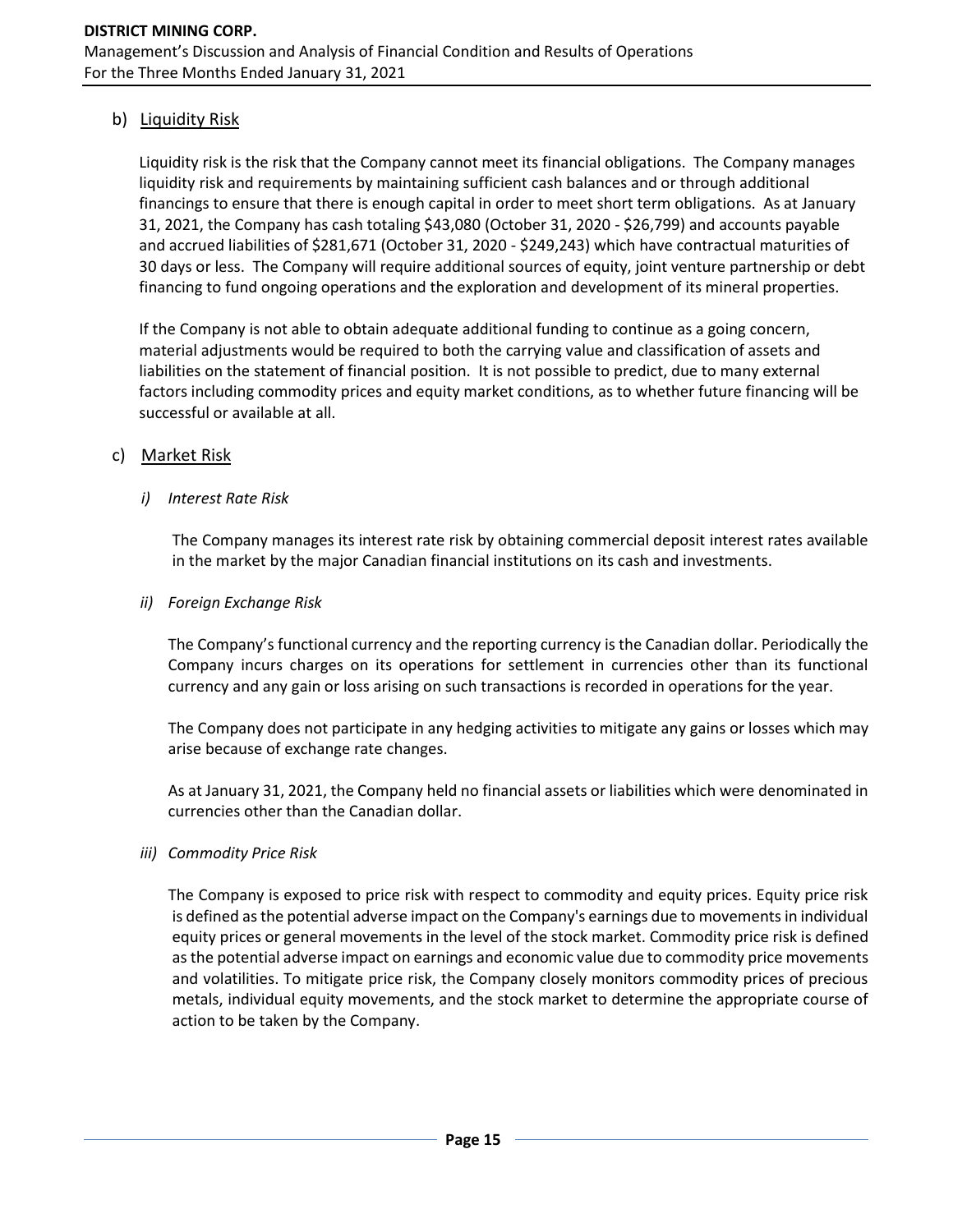# **10. RISKS AND UNCERTAINTIES**

A discussion of the risks and uncertainties that District faces can be found in the Company's audited annual financial statements for the year ended October 31, 2020 (available under District Copper's SEDAR profile at [www.sedar.com\)](http://www.sedar.com/). Furthermore, additional risks and uncertainties not presently known to the Company or that the Company currently considers immaterial may also impair its business operations in the future.

# **11. PROPOSED TRANSACTIONS**

On February 10, 2020, the Company entered into a property sales agreement with Northern Fox Copper Inc. ("**Northern Fox**"), a wholly owned subsidiary of Copper Fox Metals Inc., where District has agreed to sell to the Northern Fox all of its right, title and interest in and to 6 contiguous mineral claims covering approximately 15,956 hectares of lands located in the Liard Mining Division of northern British Columbia, historically referred to by District as the Eaglehead Property.

The sale is subject to the reservation a 0.5% net smelter return royalty for District on any future production. The consideration due and payable to District for the Eaglehead Property is the total sum of \$1,200,000, plus the assumption by Northern Fox of the reclamation bonds in the amount of \$212,000, which has been deposited by District with the Ministry of Mines and BMO.

Under the terms of the agreement, Northern Fox has paid a non-refundable deposit of \$50,000 upon signing the agreement. An additional \$150,000 will be paid upon the closing of the agreement and the balance of the purchase price in the amount of \$1,000,000 will be payable in three annual installments of \$340,000, \$330,000 and \$330,000, respectively, on each anniversary of the closing date.

The \$1,000,000 unpaid portion of the purchase price is guaranteed by Copper Fox and is to be secured by a general security agreement to be registered against the assets and undertaking of Northern Fox. The assets of Northern Fox include 33,283,264 common shares of District Copper. The disposition of the Eaglehead Property will by definition and under TSX Policies be considered a non-arm's length transaction as Northern Fox currently owns 24.40% of the issued and outstanding shares of District, and no longer has Board representation on District, as Elmer Stewart and Mike Smith, both directors for Copper Fox, resigned before the purchase agreement was signed.

On February 13, 2020, Copper Fox paid a non-refundable deposit of \$50,000 towards the purchase of the Eaglehead property.

Once the Company receives regulatory approval from the Minister of Mines, which is expected in Q2 2021, the deal will be finalized.

# **12. DISCLOSURE OF OUTSTANDING SHARE DATA**

## **Common Shares**

a) Authorized

An unlimited number of common shares without par value.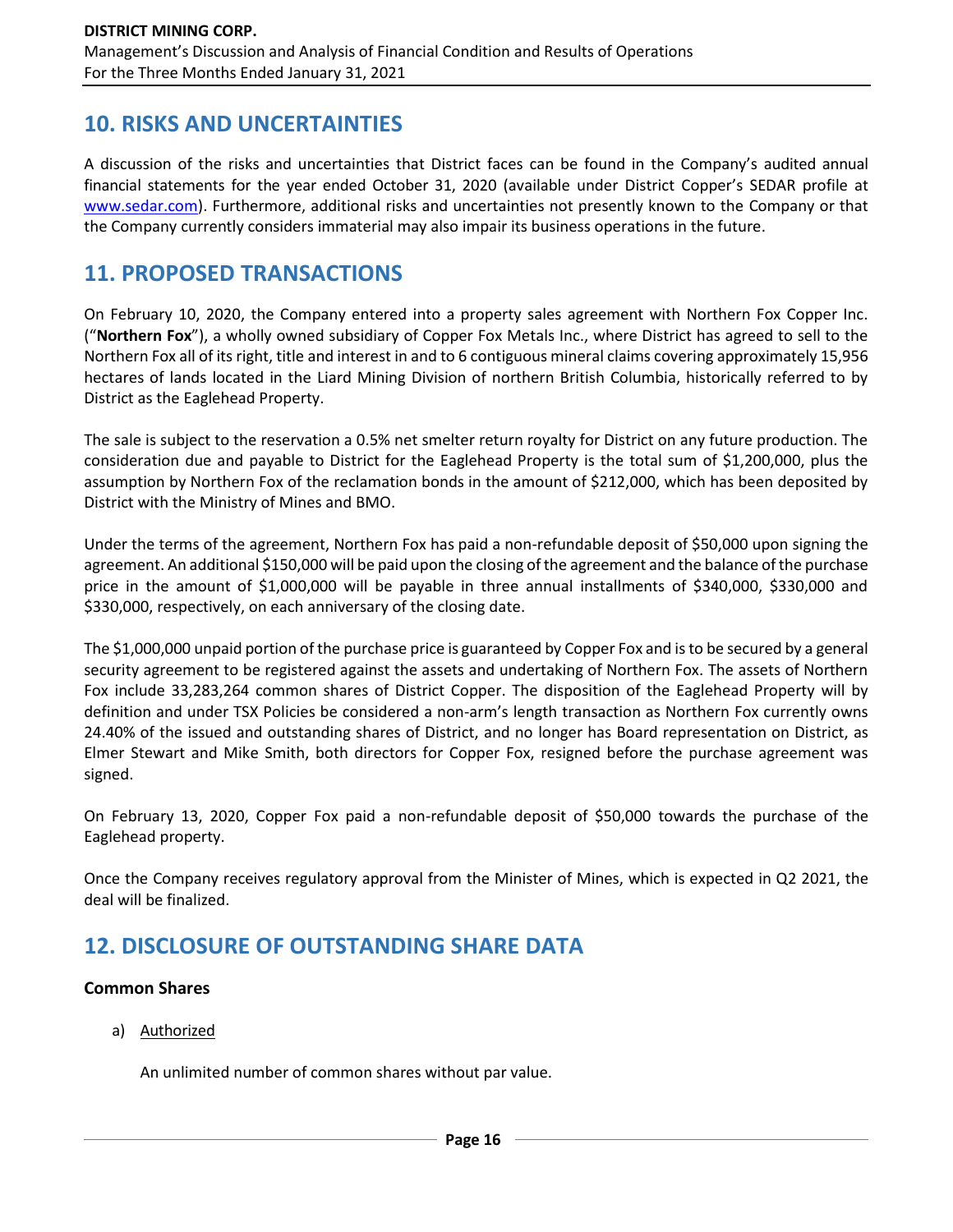#### b) Issued and Outstanding

There were no shares issued during the three months ended January 31, 2021.

There were no shares issued during the year ended October 31, 2020.

c) Warrants

A summary of changes in share purchase warrants for the three months ended January 31, 2021 and the year ended October 31, 2020 are as follows:

|                                    | March 25, 2021           |                            |                          | October 31, 2020 |       |          |  |
|------------------------------------|--------------------------|----------------------------|--------------------------|------------------|-------|----------|--|
|                                    | Weighted                 |                            |                          |                  |       | Weighted |  |
|                                    | Number of                | Average<br><b>Exercise</b> |                          | Number of        |       | Average  |  |
|                                    | <b>Warrants</b>          |                            |                          | Warrants         |       | Exercise |  |
|                                    | <b>Outstanding</b>       | <b>Price</b>               |                          | Outstanding      | Price |          |  |
|                                    |                          |                            |                          |                  |       |          |  |
| Balance, Beginning of Year         | -                        | \$                         | $\overline{\phantom{0}}$ | 28,252,942       |       | 0.10     |  |
| Expired                            | $\overline{\phantom{a}}$ |                            |                          | (28, 252, 942)   |       | 0.10     |  |
| <b>Balance, End of Period/Year</b> | $\blacksquare$           | $\overline{\phantom{0}}$   |                          |                  |       | 0.10     |  |

As at March 25, 2021, there were no share purchase warrants outstanding or exercisable.

On March 29, 2020, 18,750,000 warrants expired. On October 12, 2020, 352,942 warrants expired. On August 8, 2020, 9,150,000 warrants expired.

As at March 25, 2021, the weighted average remaining contractual life of the share purchase warrants was Nil years (October 31, 2019 – 0.532 years) and the weighted average exercise price was \$Nil (October 31, 2019 - \$0.100).

# **13. OFF-BALANCE SHEET ARRANGEMENTS**

During the three months ended January 31, 2021, the Company was not party to any off-balance-sheet arrangements that have, or are reasonably likely to have, a current or future effect on the results of operations, financial condition, revenues or expenses, liquidity, capital expenditures or capital resources of the Company.

# **14. CHANGES IN ACCOUNTING STANDARDS**

There were no new accounting standards adopted by the Company for the three months ended January 31, 2021.

# **15. CRITICAL ACCOUNTING ESTIMATES**

The preparation of these financial statements in conformity with IFRS requires management to make judgements, estimates and assumptions which affect the reported amounts of assets and liabilities and the disclosure of contingent assets and liabilities at the date of the financial statements and revenues and expenses for the periods reported. The Company bases its estimates and assumptions on current and various other factors that it believes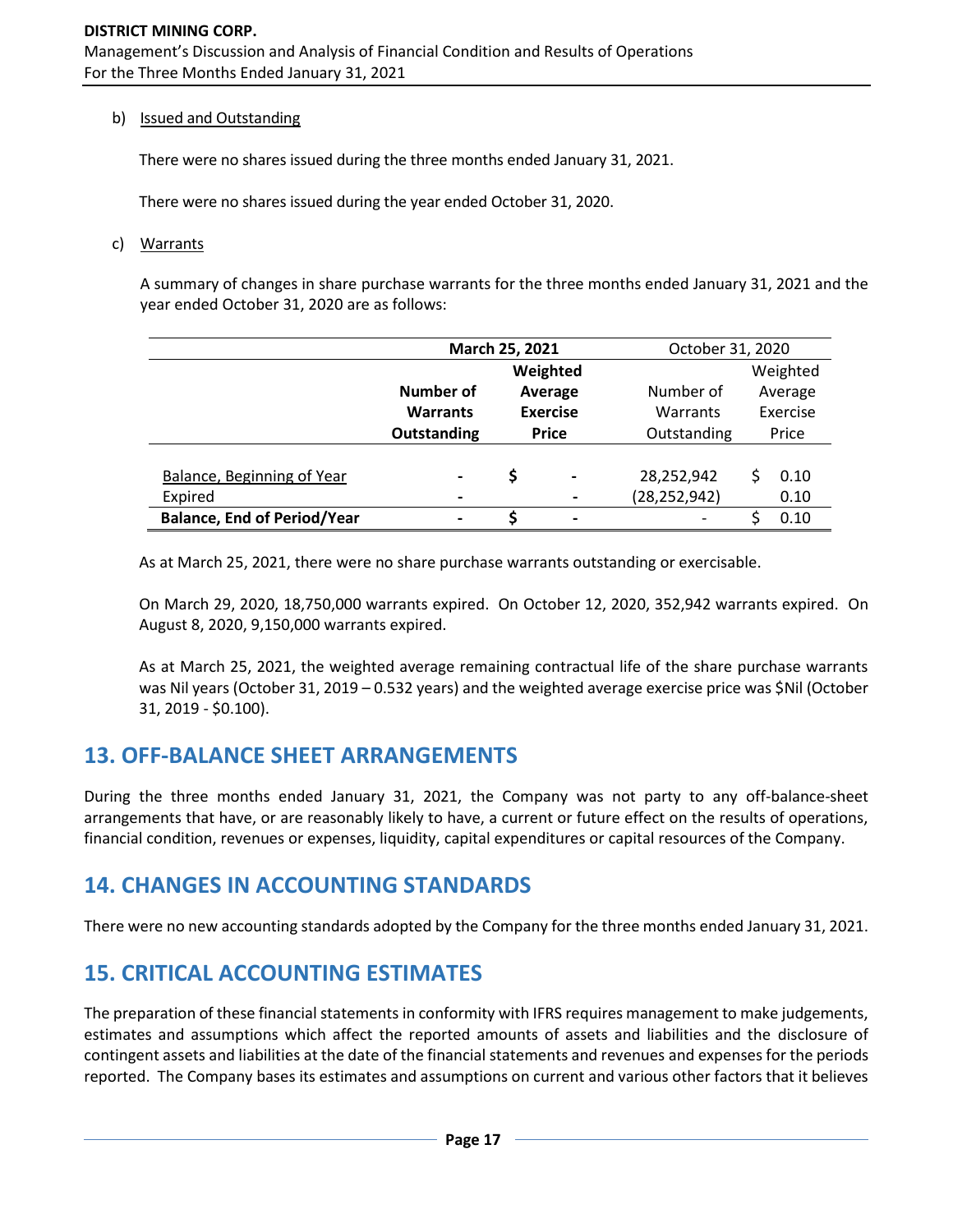to be reasonable under the circumstances. Management believes the estimates are reasonable; however, actual results could differ from those estimates and could impact future results of operations and cash flows.

The areas which require management to make significant estimates and assumptions in determining carrying values include, but are not limited to:

### **Exploration and Evaluation Expenditures**

The application of the Company's accounting policy for exploration and evaluation expenditure requires judgment in determining whether it is likely that future economic benefits will flow to the Company, which may be based on assumptions about future events or circumstances. Estimates and assumptions made may change if new information becomes available. If, after expenditure is capitalized, information becomes available suggesting that the recovery of expenditure is unlikely, the amount capitalized is impaired in the Statement of Operations and Comprehensive Loss during the period the new information becomes available.

### **Depreciation**

Significant judgment is involved in the determination of useful life and residual values for the computation of depreciation and no assurance can be given that actual useful lives and residual values will not differ significantly from current assumptions.

### **Impairment**

The carrying value of property and equipment is reviewed each reporting period to determine whether there is any indication of impairment. If the carrying amount of an asset exceeds its recoverable amount, the asset is impaired, and an impairment loss is recognized in the statement of operations and comprehensive loss. The assessment of fair values, including those of the cash generating units (the smallest identifiable group of assets that generates cash inflows that are largely independent of the cash inflow from other assets or groups of assets) ("**CGUs**") for purposes of testing goodwill, require the use of estimates and assumptions for recoverable production, long-term commodity prices, discount rates, foreign exchange rates, future capital requirements and operating performance. Changes in any of the assumptions or estimates used in determining the fair value of goodwill or other assets could impact the impairment analysis

### **Site Closure and Decommissioning Provisions**

The Company assesses its mineral property's decommissioning provision at each reporting date or when new material information becomes available. Exploration, development and mining activities are subject to various laws and regulations governing the protection of the environment. In general, these laws and regulations are continually changing, and the Company has made, and intends to make in the future, expenditures to comply with such laws and regulations. Accounting for decommissioning obligations requires management to make estimates of the future costs that the Company will incur to complete the reclamation work required to comply with existing laws and regulations at each location. Actual costs incurred may differ from those amounts estimated.